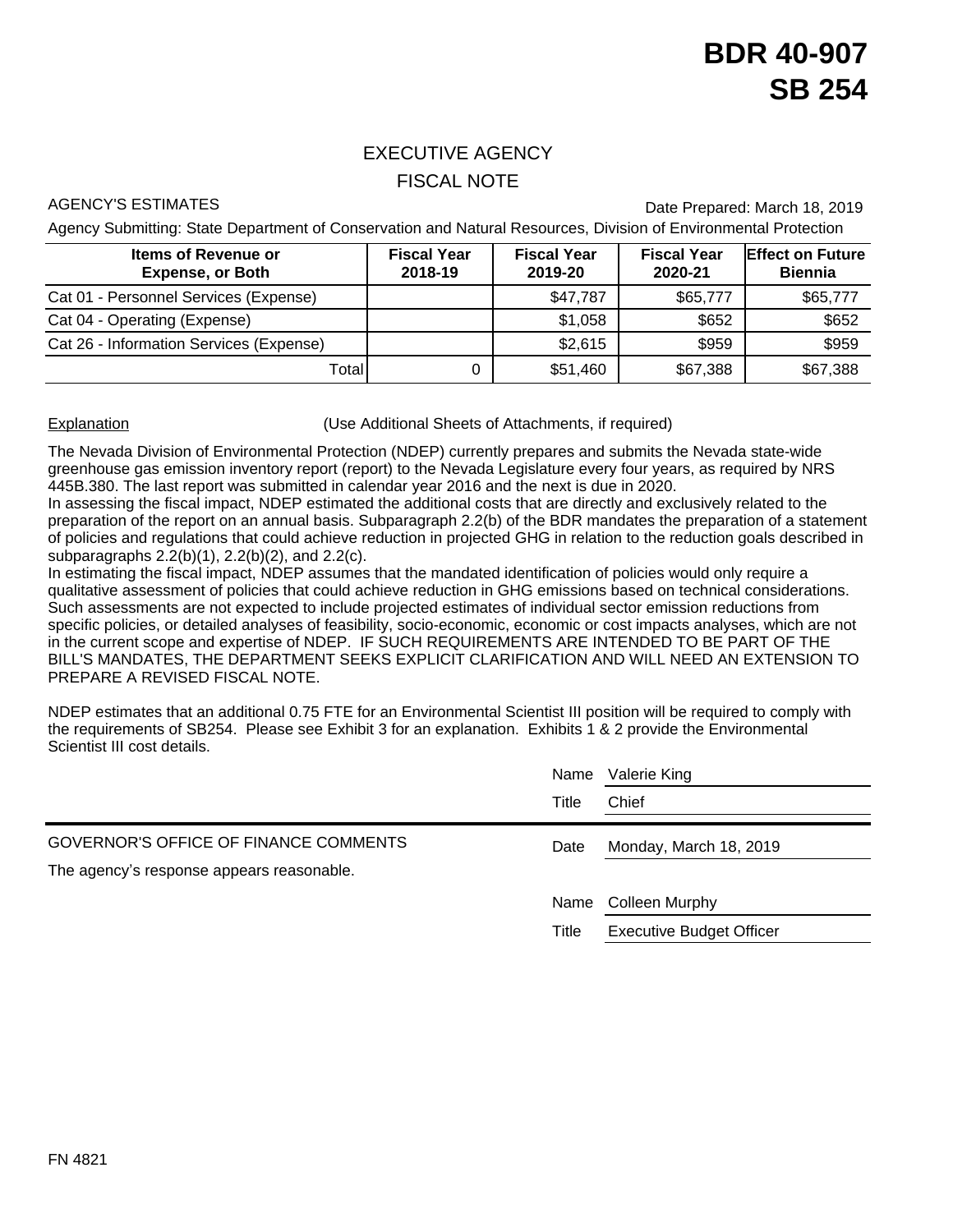### Fiscal Impact – BDR 40‐907

The Nevada Division of Environmental Protection (NDEP) currently prepares and submits the Nevada state‐wide greenhouse gas emission inventory report (the report) to the Nevada Legislature every four years, as required by NRS 445B.380. The last report was submitted in calendar year 2016 and the next is due in 2020.

In assessing the fiscal impact, NDEP estimated the additional costs that are directly and exclusively related to the preparation of the report on an annual basis. Subparagraph 2.2(b) of the BDR mandates the preparation of a statement of policies and regulations that could achieve reduction in projected GHG in relation to the reduction goals described in subparagraphs 2.2(b)(1), 2.2(b)(2), and 2.2(c).

**In estimating the fiscal impact, NDEP assumes that the mandated identification of policies would only require a qualitative assessment of policies that could achieve reduction in GHG emissions based on technical considerations. Such assessments are not expected to include projected estimates of individual sector emission reductions from specific policies, or detailed analyses of feasibility, socio‐ economic, economic or cost impacts analyses, which are not in the current scope and expertise of the NDEP. If such requirements are intended to be part of the bill's mandates, the Department seeks explicit clarification and will need an extension to prepare a revised fiscal note.** 

NDEP estimates that an additional 0.75 FTE of an Environmental Scientist III position will be required to comply with: a) increase in reporting frequency from every four years to every year; b) additional effort due to the requirement of 20‐year projections (BDR 445B.380 Sec 2.1); c) additional effort due to the requirement of consultation with other Departments (BDR 445B.380 Sec 2.3); and d) additional effort due to the requirement of preparing a **qualitative** assessment on policies and regulations to achieve GHG emission reductions (BDR 445B Sec 2.2(b)). Based on this assessment, the following additional costs (inclusive of salary, fringe and benefits, indirect costs, equipment, and operating costs) are estimated for fiscal years 2020 and 2021.

| <b>Fiscal Year</b><br>2020 | Fiscal<br>2021<br>'Year ∠J |
|----------------------------|----------------------------|
| \$51,460                   | \$67,388                   |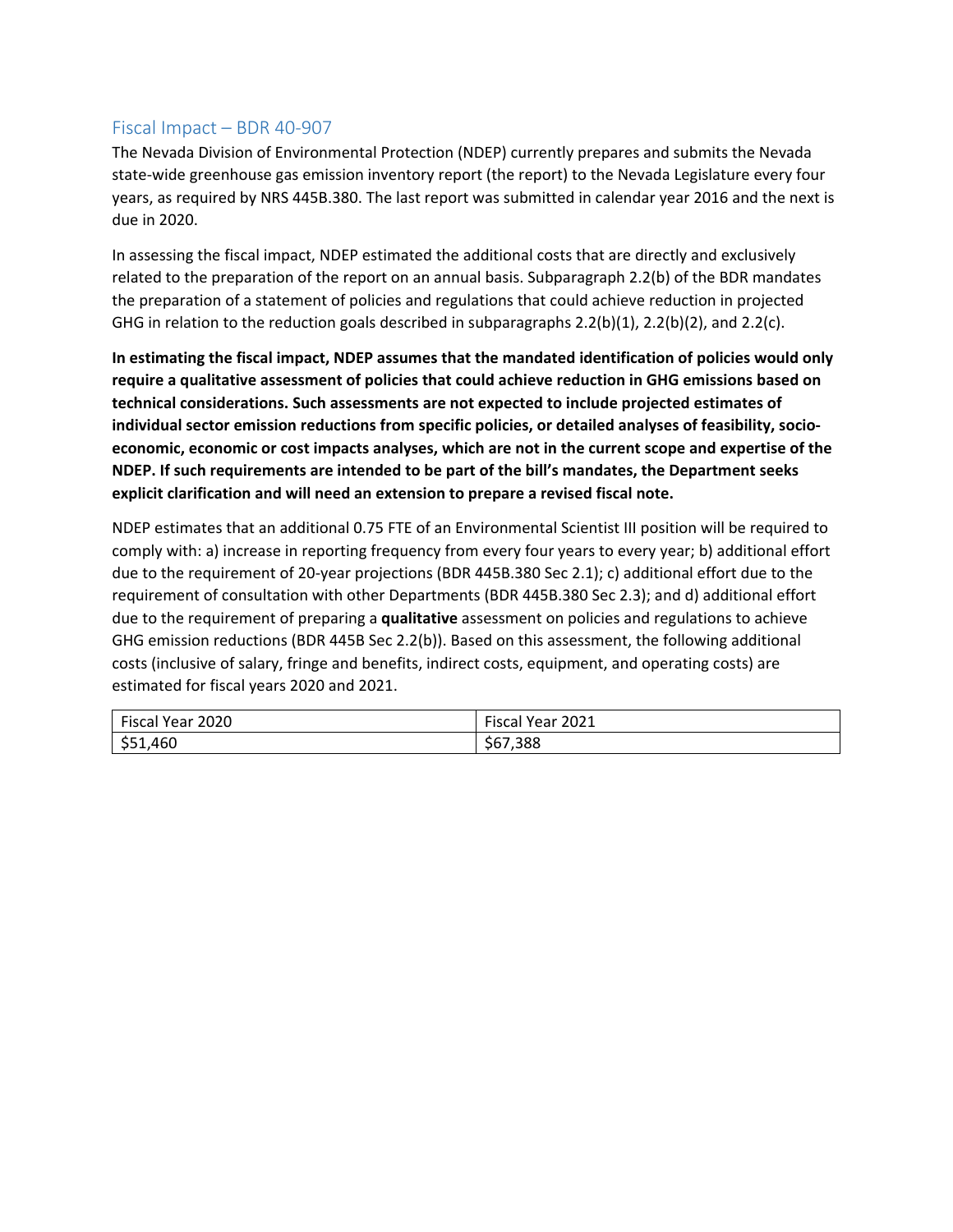## **State of Nevada - Budget Division Line Item Detail & Summary2019-2021 Biennium (FY20-21)**

**Section B1: Summary by GL**

**Budget Account: 3185 DCNR - DEP AIR QUALITY**

|                    | <b>Item No</b> Description                 | 2017-2018   | <b>Actual Work Program</b><br>2018-2019 | A05<br>Year 1<br>2019-2020 | A05<br>Year <sub>2</sub><br>2020-2021 |
|--------------------|--------------------------------------------|-------------|-----------------------------------------|----------------------------|---------------------------------------|
| <b>REVENUE</b>     |                                            |             |                                         |                            |                                       |
| 4775               | TRANSFER FROM ENVIRON PROTECT - A          | 0           | 0                                       | 51,460                     | 67,388                                |
|                    | TOTAL REVENUES FOR BUDGET ACCOUNT 3185     | $\mathbf 0$ | $\mathbf{0}$                            | 51,460                     | 67,388                                |
| <b>EXPENDITURE</b> |                                            |             |                                         |                            |                                       |
| 01                 | <b>PERSONNEL</b>                           |             |                                         |                            |                                       |
| 5100               | <b>SALARIES</b>                            | 0           | 0                                       | 33,363                     | 46,091                                |
| 5200               | <b>WORKERS COMPENSATION</b>                | $\mathbf 0$ | $\mathbf 0$                             | 777                        | 871                                   |
| 5300               | <b>RETIREMENT</b>                          | $\Omega$    | $\mathbf 0$                             | 5,088                      | 7,029                                 |
| 5400               | PERSONNEL ASSESSMENT                       | $\Omega$    | $\mathbf 0$                             | 199                        | 202                                   |
| 5500               | <b>GROUP INSURANCE</b>                     | $\Omega$    | $\Omega$                                | 6,820                      | 9,428                                 |
| 5700               | PAYROLL ASSESSMENT                         | $\Omega$    | 0                                       | 67                         | 66                                    |
| 5750               | <b>RETIRED EMPLOYEES GROUP INSURANCE</b>   | $\Omega$    | $\mathbf 0$                             | 938                        | 1,350                                 |
| 5800               | UNEMPLOYMENT COMPENSATION                  | $\Omega$    | $\mathbf 0$                             | 51                         | 72                                    |
| 5840               | <b>MEDICARE</b>                            | 0           | 0                                       | 484                        | 668                                   |
|                    | TOTAL FOR CATEGORY 01                      | $\mathbf 0$ | $\mathbf 0$                             | 47,787                     | 65,777                                |
| 04                 | <b>OPERATING EXPENSES</b>                  |             |                                         |                            |                                       |
| 7020               | <b>OPERATING SUPPLIES</b>                  | 0           | 0                                       | 161                        | 214                                   |
| 7041               | PRINTING AND COPYING - A                   | $\Omega$    | $\Omega$                                | 46                         | 62                                    |
| 7044               | PRINTING AND COPYING - C                   | O           | $\mathbf 0$                             | 46                         | 62                                    |
| 7045               | <b>STATE PRINTING CHARGES</b>              | 0           | 0                                       | 8                          | 11                                    |
| 7050               | <b>EMPLOYEE BOND INSURANCE</b>             | $\Omega$    | $\mathbf 0$                             | 3                          | $\overline{2}$                        |
| 7054               | AG TORT CLAIM ASSESSMENT                   | $\Omega$    | $\mathbf 0$                             | 64                         | 64                                    |
| 7289               | EITS PHONE LINE AND VOICEMAIL              | $\Omega$    | $\mathbf 0$                             | 103                        | 138                                   |
| 7460               | EQUIPMENT PURCHASES < \$1,000              | 0           | 0                                       | 574                        | 99                                    |
| 8291               | TELEPHONE SYSTEM EQUIPMENT - A             | 0           | $\Omega$                                | 53                         | $\mathbf 0$                           |
|                    | TOTAL FOR CATEGORY 04                      | $\mathbf 0$ | $\mathbf 0$                             | 1,058                      | 652                                   |
| 26                 | <b>INFORMATION SERVICES</b>                |             |                                         |                            |                                       |
| 7025               | OPERATING SUPPLIES-E                       | 0           | $\mathbf 0$                             | 61                         | 81                                    |
| 7460               | EQUIPMENT PURCHASES < \$1,000              | $\Omega$    | 0                                       | 4                          | 6                                     |
| 7547               | EITS BUSINESS PRODUCTIVITY SUITE           | $\Omega$    | $\mathbf 0$                             | 419                        | 559                                   |
| 7554               | EITS INFRASTRUCTURE ASSESSMENT             | $\Omega$    | $\Omega$                                | 219                        | 218                                   |
| 7556               | EITS SECURITY ASSESSMENT                   | 0           | 0                                       | 100                        | 95                                    |
| 8371               | COMPUTER HARDWARE <\$5,000 - A             | 0           | $\mathbf 0$                             | 1,812                      | $\Omega$                              |
|                    | TOTAL FOR CATEGORY 26                      | $\Omega$    | $\mathbf 0$                             | 2,615                      | 959                                   |
|                    | TOTAL EXPENDITURES FOR BUDGET ACCOUNT 3185 | 0           | $\mathbf 0$                             | 51,460                     | 67,388                                |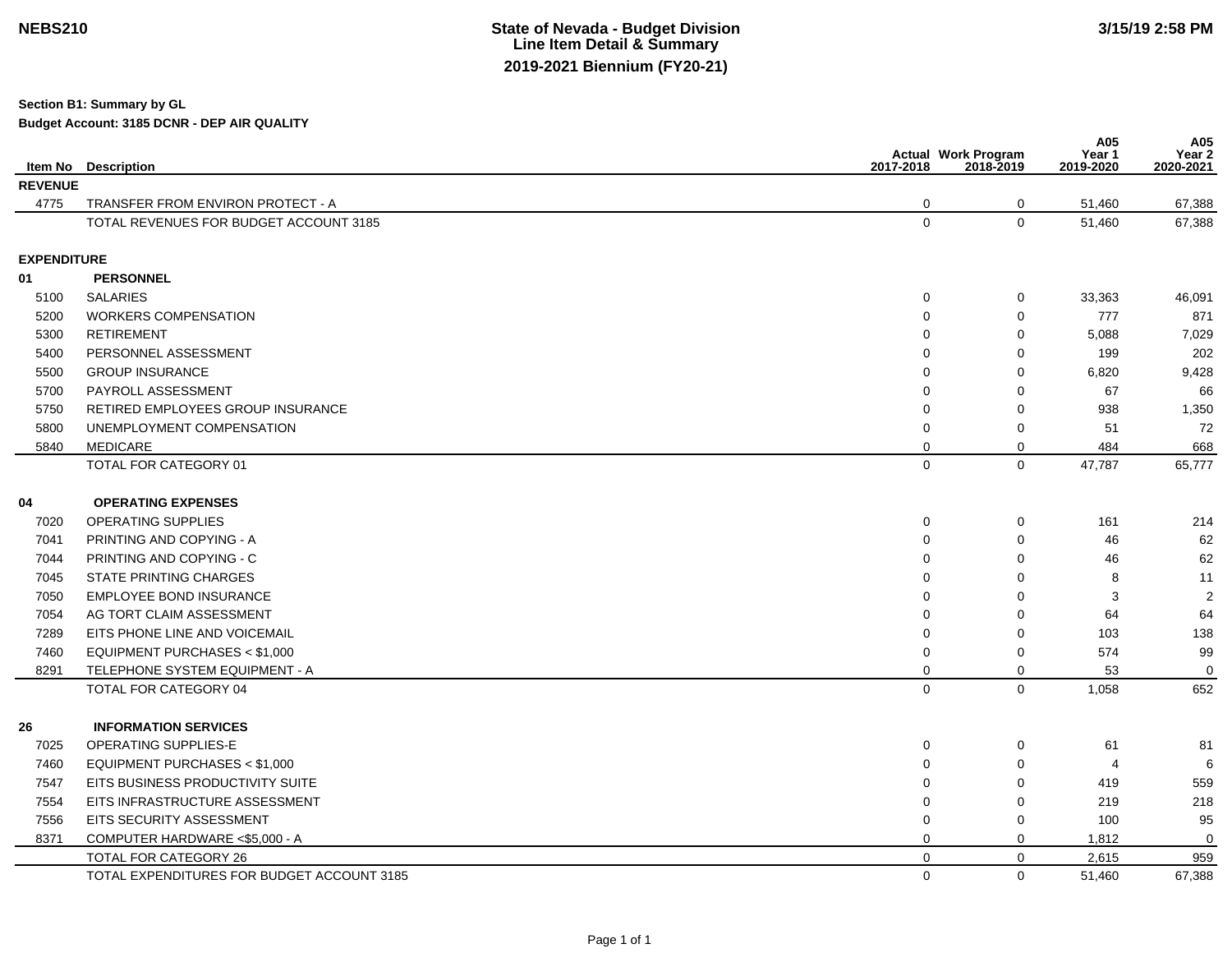# **State of Nevada - Budget Division Payroll/Position Detail2019-2021 Biennium (FY20-21) A05 ES3 NEW POSITION**

**Section A: Position Detail**

**Budget Account: 3185 DCNR - DEP AIR QUALITY**

|   |                                          |            |              | Gd          | Add | Anv |       |      | Ret         | <b>FTE</b> | <b>FTE</b> | <b>FTE</b> | <b>FTE</b>        | 2019-2020 |          | 2020-2021 |          |
|---|------------------------------------------|------------|--------------|-------------|-----|-----|-------|------|-------------|------------|------------|------------|-------------------|-----------|----------|-----------|----------|
|   | <b>Type Description</b>                  | <b>PCN</b> | <b>Class</b> | <b>Step</b> | Gd  | Mo  | St    | End  | $_{\rm Cd}$ | Actual     | WP         | Υ1         | Y <sub>2</sub> MI | Salary    | Benefits | Salary    | Benefits |
|   | <b>E350 SAFE AND LIVABLE COMMUNITIES</b> |            |              |             |     |     |       |      |             |            |            |            |                   |           |          |           |          |
|   | <b>WOP1 DEFAULT GROUP</b>                |            |              |             |     |     |       |      |             |            |            |            |                   |           |          |           |          |
| 4 | ENVIRONMENTAL SCIENTIST 3                | 000999     | 10525        | 36-4        |     | 10  | 10-19 | 6-21 |             | 0.00       | 0.00       | 0.75       | Y SUM<br>0.75     | 33,363    | 14,424   | 46,091    | 19,686   |
|   | TOTAL FOR LINE ITEM POSITION GROUP WOP1  |            |              |             |     |     |       |      |             | 0.00       | 0.00       | 0.75       | 0.75              | 33,363    | 14,424   | 46,091    | 19,686   |
|   | TOTAL FOR DECISION UNIT E350             |            |              |             |     |     |       |      |             | 0.00       | 0.00       | 0.75       | 0.75              | 33,363    | 14,424   | 46,091    | 19,686   |
|   |                                          |            |              |             |     |     |       |      |             |            |            |            |                   |           |          |           |          |
|   | TOTAL FOR BUDGET ACCOUNT 3185            |            |              |             |     |     |       |      |             | 0.00       | 0.00       | 0.75       | 0.75              | 33.363    | 14,424   | 46,091    | 19,686   |